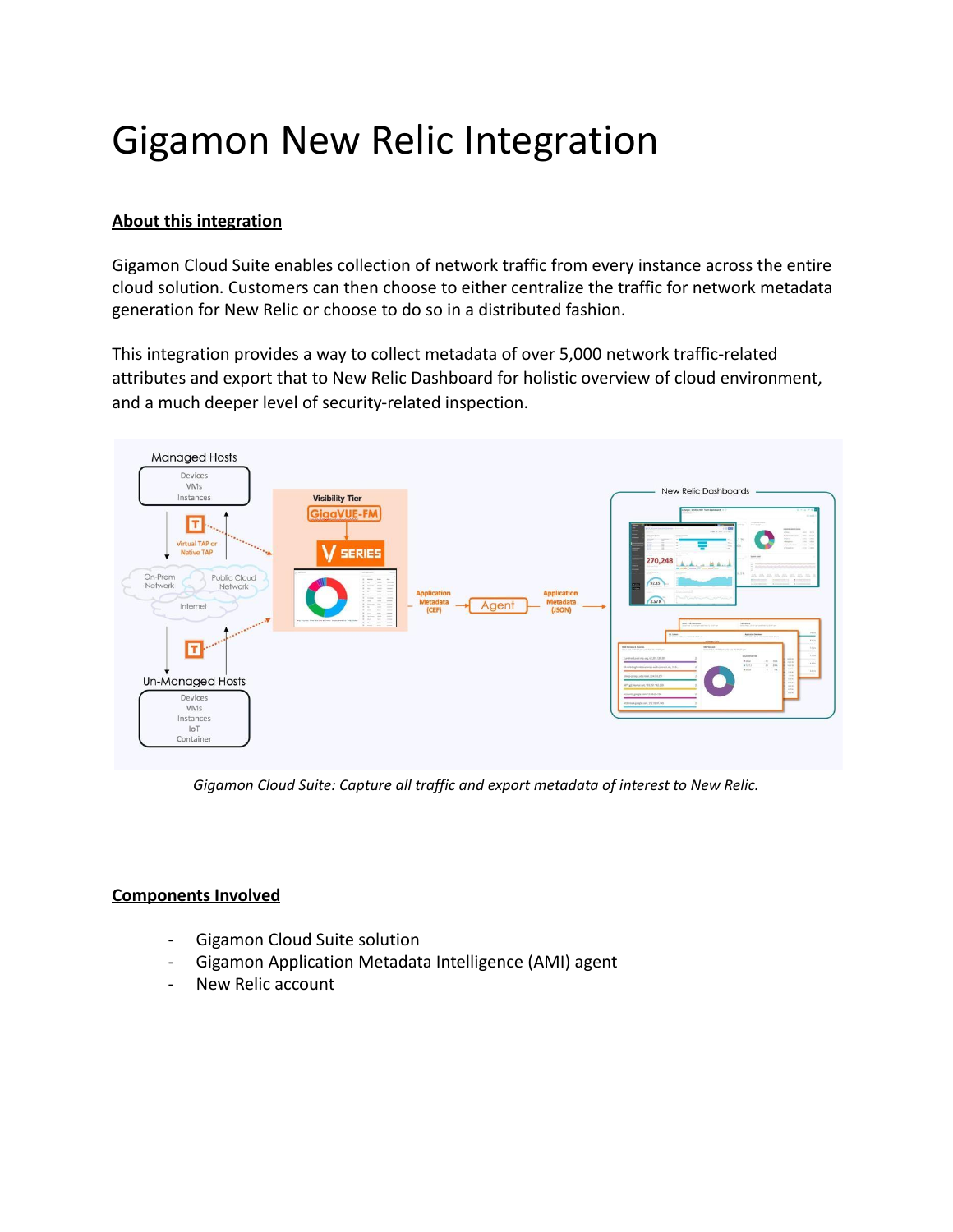Once **Gigamon Cloud Suite** is deployed in the environment it provides New Relic the ability to see all available applications communicating across the environment and collect metadata from that traffic.



*Screenshot of demo data Note: Production environments will display hundreds of applications*

Different metadata elements can be selected based on an application, or a family of applications, and exported to **Gigamon AMI Agent.**

| App Editor                        |                            |                              |                                                 |                                                                                                                                                                                                                                                                                                                                                                                                                                      |                                             |                                   | $\times$                         |
|-----------------------------------|----------------------------|------------------------------|-------------------------------------------------|--------------------------------------------------------------------------------------------------------------------------------------------------------------------------------------------------------------------------------------------------------------------------------------------------------------------------------------------------------------------------------------------------------------------------------------|---------------------------------------------|-----------------------------------|----------------------------------|
| $>$ smb                           | 61 of 134 attributes       |                              |                                                 |                                                                                                                                                                                                                                                                                                                                                                                                                                      | $\vert\mathbf{v}\vert$ Export               |                                   |                                  |
| > smtp                            | 20 of 102 attributes       |                              |                                                 |                                                                                                                                                                                                                                                                                                                                                                                                                                      | $\triangledown$ Export                      |                                   |                                  |
| $>$ ssh                           | 23 of 25 attributes        |                              |                                                 |                                                                                                                                                                                                                                                                                                                                                                                                                                      | $\triangledown$ Export                      |                                   |                                  |
| $\vee$ ssl                        | 61 of 72 attributes        |                              |                                                 |                                                                                                                                                                                                                                                                                                                                                                                                                                      | $\boxed{\checkmark}$ Export                 |                                   |                                  |
| <b>Filter Attributes</b>          |                            |                              |                                                 |                                                                                                                                                                                                                                                                                                                                                                                                                                      |                                             |                                   |                                  |
| $\Box$ Select All                 |                            |                              |                                                 |                                                                                                                                                                                                                                                                                                                                                                                                                                      |                                             |                                   | <b>Selected Att</b>              |
| Cert-ext-authority-key-           | Certificate-issuer-cn      | Certificate-subject-key      | $\boxed{\checkmark}$ Certificate-subject-street | $\sqrt{\phantom{a}}$ Compression-method                                                                                                                                                                                                                                                                                                                                                                                              | $\sqrt{\phantom{a}}$ Ext-sig-algorithm-sig  | Parent-common-name                | Server-sup                       |
| Cert-ext-subject-key-id           | Certificate-issuer-l       | Certificate-subject-key      | Cipher-suite-id                                 | ✔ Content-type                                                                                                                                                                                                                                                                                                                                                                                                                       | $\sqrt{\phantom{a}}$ Ext-sig-algorithms-len | Protocol-version                  | $\triangledown$ Session-ic       |
| ✔ Cert-extension-oid              | Certificate-issuer-o       | Certificate-subject-key      | $\sqrt{\phantom{a}}$ Cipher-suite-list          | $\nabla$ Declassify-override                                                                                                                                                                                                                                                                                                                                                                                                         | Fingerprint-ja3                             | $\sqrt{\phantom{a}}$ Request-size | □ Session-ti                     |
| Cert-extension-oid-raw            | Certificate-issuer-ou      | Certificate-subject-key      | $\sqrt{\phantom{a}}$ Client-hello-extension-l   | Ext-ec-point-formats-nb                                                                                                                                                                                                                                                                                                                                                                                                              | Fingerprint-ja3s                            | Serial-number                     | $\sqrt{\phantom{a}}$ Signalizati |
| $\sqrt{\phantom{a}}$ Certif-md5   | Certificate-issuer-st      | Certificate-subject-key      | Client-hello-extension-                         | Ext-ec-point-formats-t                                                                                                                                                                                                                                                                                                                                                                                                               | Handshake-type                              | Server-hello-extension            | $\sqrt{\phantom{a}}$ Subject-al  |
| $\sqrt{\phantom{a}}$ Certif-shall | Certificate-issuer-street  | Certificate-subject-I        | Client-hello-version                            | Ext-ec-supported-grou                                                                                                                                                                                                                                                                                                                                                                                                                | $\sqrt{\phantom{a}}$ Index                  | Server-hello-extension            | Supported                        |
| √ Certificate-dn-issuer           | Certificate-raw            | Certificate-subject-o        | Client-supported-version                        | Ext-ec-supported-grou                                                                                                                                                                                                                                                                                                                                                                                                                | $\sqrt{\phantom{a}}$ Issuer                 | Server-hello-version              | Validity-no                      |
| Certificate-dn-subject            | Certificate-subject-c      | Certificate-subject-ou       | $\sqrt{\ }$ Common-name                         | Ext-sig-algorithm-hash                                                                                                                                                                                                                                                                                                                                                                                                               | Nb-compression-meth                         | Server-name                       | Validity-no                      |
| $\Box$ a section                  | College and the college of | Collection of the collection | $\Box$                                          | $\begin{array}{ccccccccccccc} \textbf{1} & \textbf{1} & \textbf{1} & \textbf{1} & \textbf{1} & \textbf{1} & \textbf{1} & \textbf{1} & \textbf{1} & \textbf{1} & \textbf{1} & \textbf{1} & \textbf{1} & \textbf{1} & \textbf{1} & \textbf{1} & \textbf{1} & \textbf{1} & \textbf{1} & \textbf{1} & \textbf{1} & \textbf{1} & \textbf{1} & \textbf{1} & \textbf{1} & \textbf{1} & \textbf{1} & \textbf{1} & \textbf{1} & \textbf{1} &$ | $\sqrt{2}$ $\sqrt{2}$ $\sqrt{2}$            | $\Box$                            | $\sqrt{-1}$ and $\sqrt{-1}$      |

*The example shows SSL attributes available to be exported.*